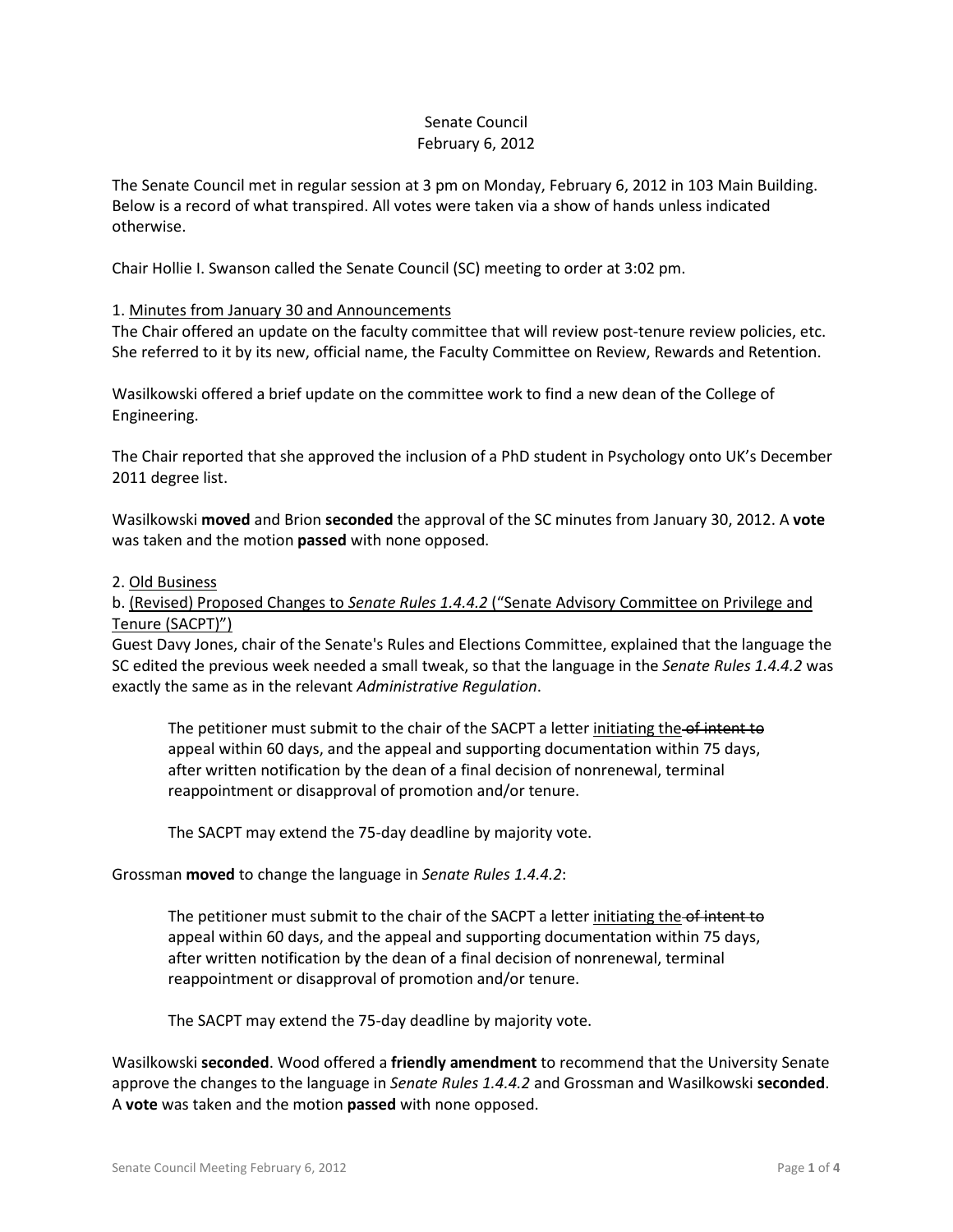3. Committee Reports

a. Senate's Rules and Elections Committee (SREC) - Davy Jones, Chair

i. Proposed Revisions to Senate Rules 3.3.2 ("Procedures Governing Creation, Consolidation, Transfer, Discontinuation, or Significant Reduction of an Academic Program or Educational Unit") Jones explained that Section 3 of the *Senate Rules* (*SR*) had not been updated since the major revisions made to the *Governing Regulations* in 2005.

There was no discussion about the substance of the changes, since Jones made it clear that the changes in the *SR* were intended to codify existing practices and policies. After brief discussion about the vetting process, it was determined that the SC will look at the changes in more depth at the next meeting. The changes are not of sufficient stature to warrant two readings in the Senate, but senators will be informed of the proposed changes during the February Senate meeting.

Grossman **moved** that the SC table discussion on the proposed changes until February 20 and Anderson **seconded**. There being no discussion, a **vote** was taken and the motion **passed** with none opposed.

b. Senate's Academic Programs Committee (SAPC) - Andrew Hippisley, Chair

ii. Proposed New Undergraduate Certificate in Global Scholarship Studies Guest Andrew Hippisley, chair of the SAPC, offered an overview of the proposed new Undergraduate Certificate in Global Studies.

Hippisley presented the **motion** from the SAPC, to send the proposal for a new Undergraduate Certificate in Global Studies to the Senate with a positive recommendation. Mrs. Brothers explained that the correct title of the certificate was indeed "Global Studies" and not "Global Scholarship." Guest Susan Carvalho (Associate Provost for International Programs) offered additional information about the certificate. She emphasized that the proposal was innovative and was specifically designed to allow for the participation of students from different socio-economic levels, as well for participation of students in majors (particularly in engineering and education) that have a lock-step advancement towards a degree.

There was extensive discussion on a variety of aspects of the proposal. Below are the primary concerns of SC members:

- The undergraduate certificate needs to clearly define the home academic unit for the certificate. A certificate program cannot reside in an administrative office.
- The undergraduate certificate needs to clearly define the faculty of record for the certificate. If there is no faculty of record, there will be no way to change the certificate requirements.
- The foreign language requirement is insufficient for a certificate on global studies.
- If the faculty of record is a faculty advisory committee comprised of college faculty members for the International Advisory Council, there needs to be an explicit description of how faculty are added or removed (active participation in the council, etc.) from the certificate's advisory committee.
- The proposal needs to clarify the issue of minimum of three credits at the 300-level or above.  $\setminus$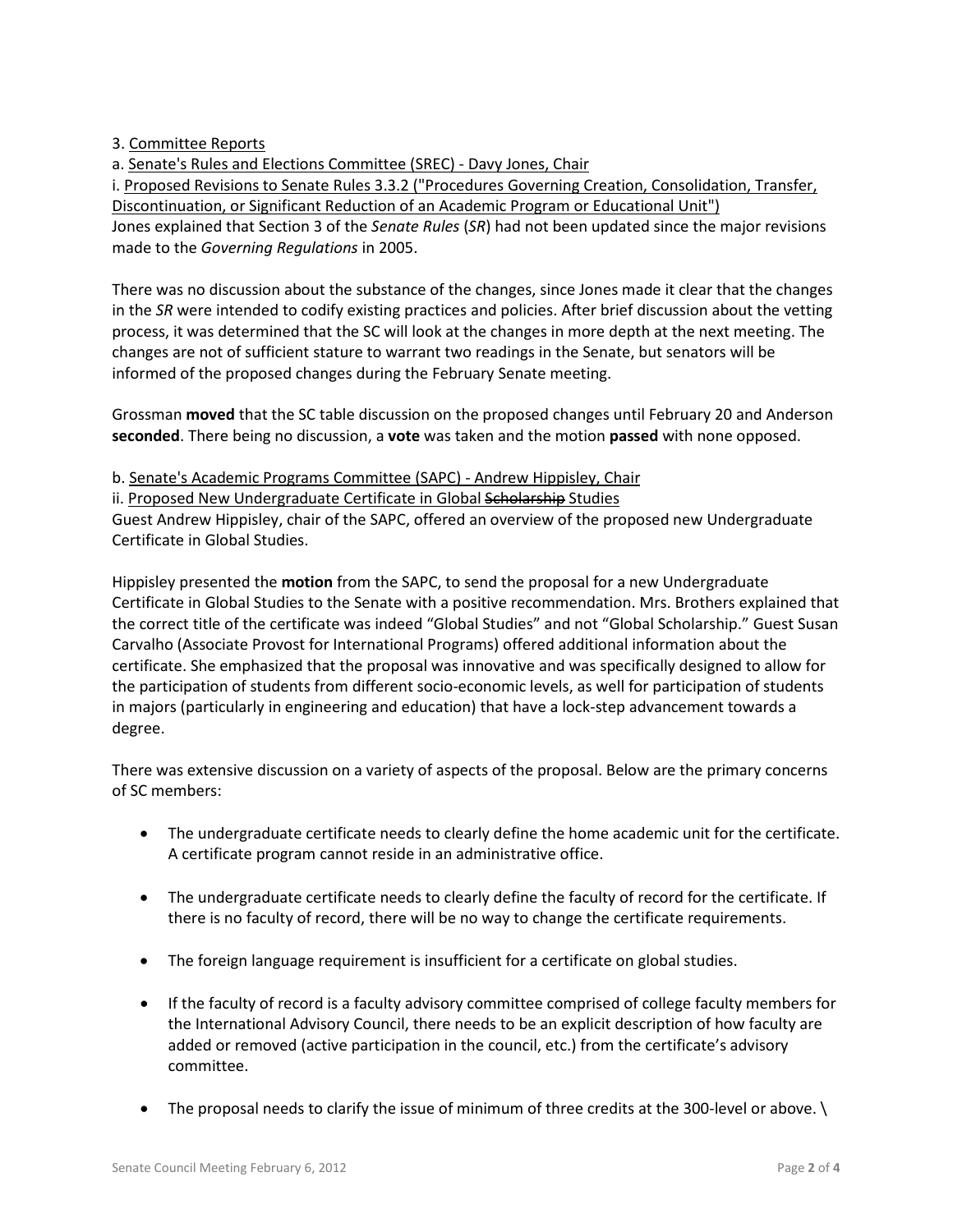- The question of whether or not study abroad in Puerto Rico "counts" towards certificate requirements needs to be clear.
- The co-curricular component and associated writing assignment may not be as robust as it should be, particularly the lack of faculty review of the writing assignment.
- Something as short as a two-week study abroad experience may not be sufficiently robust to count towards the certificate.

After discussion wound down, Wood **moved** that the proposed new Undergraduate Certificate in Global Studies be returned to faculty in order that they can identify an educational unit to serve as the home educational unit; also a process to identify the process by which the program faculty for the certificate will be identified. Grossman **seconded**. Debski **offered a friendly amendment** that the faculty also review the additional comments offered about the certificate. A **vote** was taken and the motion **passed** with none opposed.

i. Proposed New University Scholars Program for a BS to MS in Civil Engineering Hippisley explained the proposed new University Scholars Program for a BS to MS in Civil Engineering. He presented the motion from the SAPC, to send the proposal for a new University Scholars Program for a BS to MS in Civil Engineering to the Senate with a positive recommendation. SC members asked a few questions, which Guest Kamyar Mahboub answered satisfactorily.

A **vote** was taken and the motion **passed** with none opposed.

# 5. Proposed 2012 Honorary Degree Recipients - Dean Blackwell, Chair, University Joint Committee on Honorary Degrees

Jeannine Blackwell, dean of the Graduate School and chair of the University Joint Committee on Honorary Degrees, presented the two candidates for May conferral of their respective honorary degrees.

SC accepted the motion from the UJCHD that the elected faculty senators approve the honorary degree candidates (honorary doctorate in engineering and honorary doctorate in science) for submission to the Senate and then through the President to the Board of Trustees, as the recommended honorary degrees to be conferred by the Board. Anderson seconded. There being no discussion, a vote was taken and the motion passed with none opposed.

Blackwell offered further information about additional honorary degree nominees, to be conferred in the December 2012 commencement. There was brief discussion about whether or not the number of honorary degrees was allowed per calendar year, or per academic year. SC suggested that the SREC be asked to weigh in on the matter.

# 6. Tentative Senate Agenda for February 13, 2012

SC members discussed the tentative Senate agenda for February 13 at length. There were comments about the number of agenda items, as well as the length of presentations. SC members noted that two items (Proposed Revisions to Senate Rules *3.3.2.1* and the Proposed New Undergraduate Certificate in Global Studies) needed to be removed.